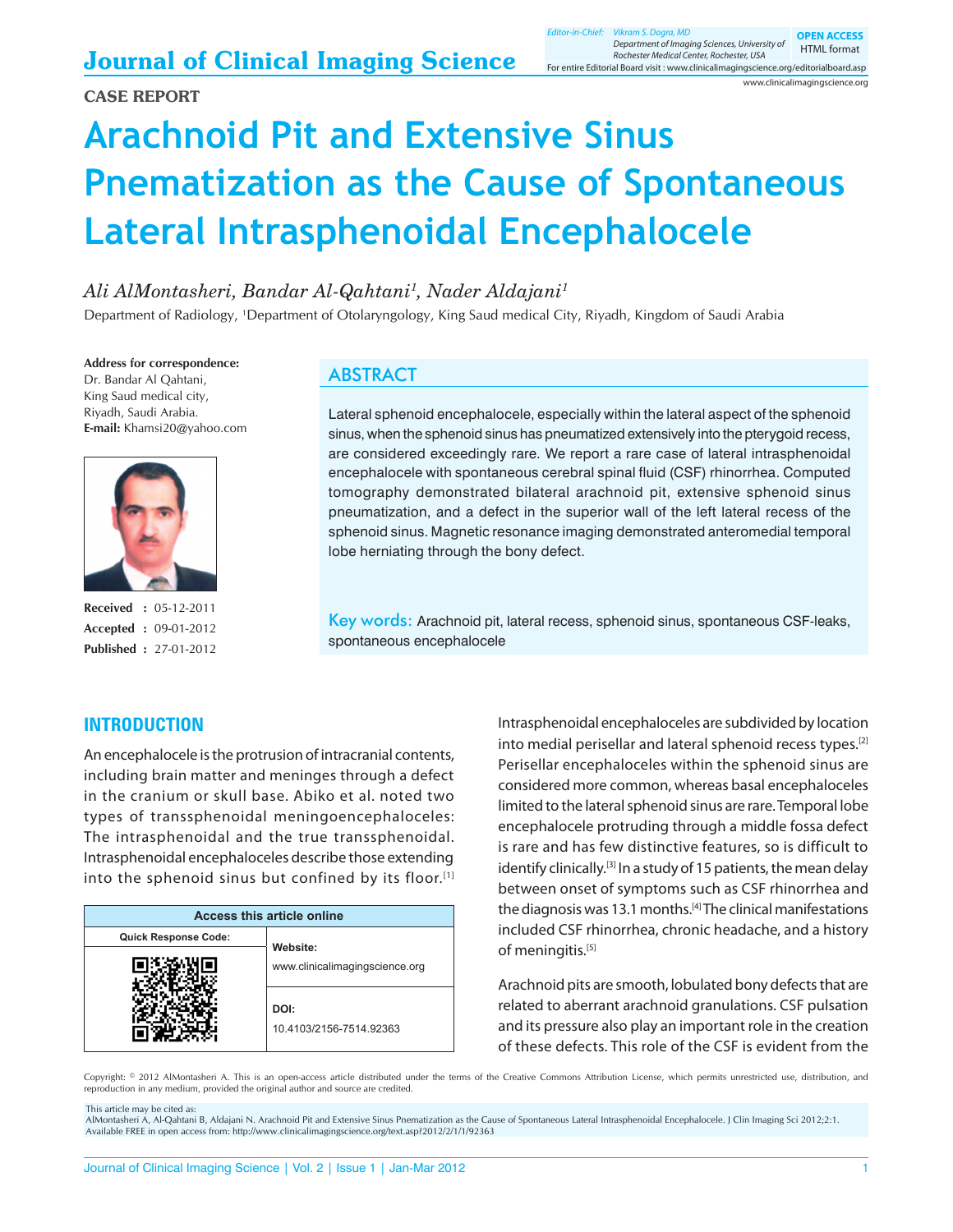

**Figure 1:** Axial CT scan demonstrates arachnoid pit lateral to sphenoid sinus (black arrow). An approximately 9-mm size defect in the left superolateral wall of the sphenoid sinus (white asterisk) just lateral to foramen rotundum, with a soft tissue density mass filling the adjacent part of the sphenoid sinus. Notice the pneumatization of most far lateral recesses of sphenoid sinus (white arrow).



pattern of the bony remodeling, with outward concave orientation of adjacent bones.<sup>[6]</sup>

#### **CASE REPORT**

A 40-year–old male patient presented to the ENT clinic with watery nasal discharge that had persisted for 10 months. This patient had a history of headache associated with nasal obstruction that had been diagnosed by another doctor as hypertrophied turbinate and was advised surgery. But the patient refused to have surgery.

For the past 2 years, the patient had started to experience anosmia. Though gradual in onset and not associated with any watery discharge initially, it was found to be associated with nasal obstruction. For the past 10 months he was having watery nasal discharge which increased when he bent forward or coughed. The discharge trickled into the nasopharynx, though he could not taste any of this



**Figure 2:** Coronal-reformatted CT scan demonstrates osseous erosion lateral to the left foramen rotundum and lateral sphenoid sinus recess pnematization. An approximately 9-mm size defect in the left superolateral wall of the sphenoid sinus (white asterisk) just lateral to foramen rotundum (black arrow), with a soft tissue density mass filling the sphenoid sinus (curved arrow).



**Figure 3:** Arachnoid pit lateral to the right sphenoid sinus is noted (arrow). **Figure 4:** Coronal-reformatted CT scan demonstrates arachnoid pits (white arrows) lateral to sphenoid sinus. A soft tissue density mass filling the sphenoid sinus is noted (black arrow).

discharge it was associated with headache. The patient has no past history of any nasal trauma or surgery and no sign of meningitis.

Computed tomography of brain and paranasal sinuses demonstrated bilateral arachnoid pit lateral to sphenoid sinus and osseous erosion lateral to the foramen rotundum, lateral sphenoid sinus recess pneumatization, and an approximately 9-mm size defect in the left anterolateral wall of the sphenoid sinus just lateral to foramen rotundum, with a soft tissue density mass filling the adjacent part of the sphenoid sinus [Figures1-4]. Magnetic resonance imaging demonstrated left temporal lobe herniation through a wide defect in the left inferiolateral wall of sphenoid sinus surrounded by a cerebrospinal fluid filled meningeal sac which contains the herniated brain parenchyma [Figures 5, 6].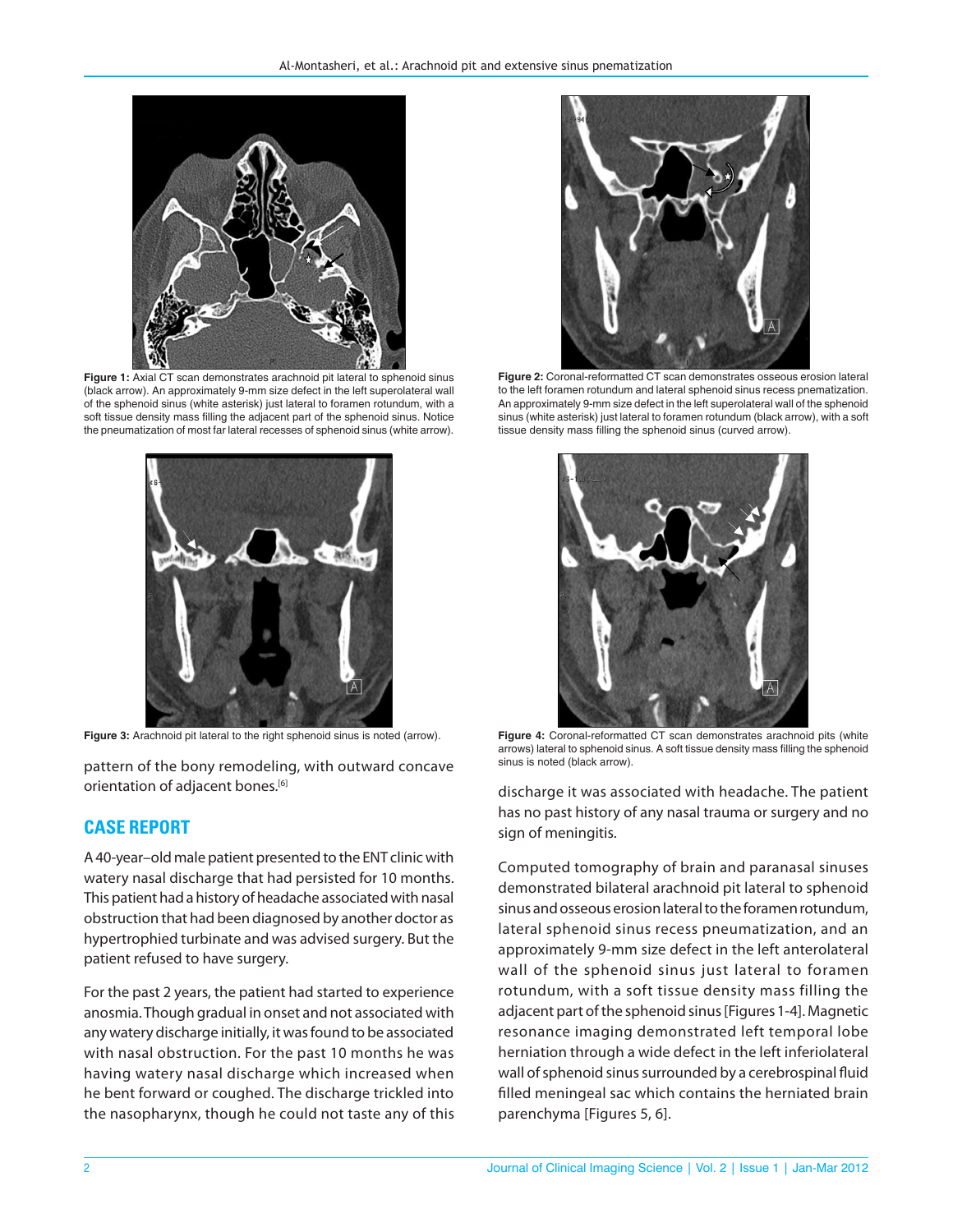

**Figure 5:** Coronal IR-FSE T2-weighted image demonstrates left temporal lobe herniation through a wide defect in the left inferiolateral wall of sphenoid sinus surrounded by a cerebrospinal fluid filled meningeal sac.

#### **DISCUSSION**

The most common site of CSF leakage is through the floor of the anterior fossa, which communicates with the ethmoid or frontal sinuses, or with the nasal fossa. The sphenoid sinus is rarely implicated as a source of spontaneous CSF fistula.[6] Communication with the middle cranial fossa and CSF fistula is more likely if the sphenoid sinus is laterally pneumatized.[6]

CSF pressures and the hydrostatic pulsative forces may lead to the development of pit holes on the middle fossa at the sites of arachnoid villi with herniation of dura/arachnoid or brain tissue.<sup>[6]</sup> If such defects are located over the underlying lateral extension of the sphenoid sinus, encephalocele can develop and lead to CSF leakage into the sinus. Therefore, erosion of bone by arachnoid granulations is only significant when it affects a pneumatized part of the skull.<sup>[7]</sup>

In a study on a subgroup of 11 patients with spontaneous sphenoid sinus fistulas, the authors concluded that the constellation of empty sella, arachnoid pits, and extensive pneumatization plays a role in the etiopathogenesis of sphenoid sinus fistulas.[6,7]

A persisting Sternberg's canal should be considered the source of spontaneous CSF-leaks with or without meningoencephaloceles in sphenoid sinuses with extensive lateral pneumatisation, especially when located laterally and below the maxillary nerve.<sup>[8]</sup> However, in another study, the conclusion was Sternberg's canal, as historically defined, is not nearly as prevalent as previously reported. Furthermore, the presence of arachnoid pits in all sphenoid CSF leaks and the predominant leak location lateral to the sites of fusion of ossification centers suggests that



**Figure 6:** Axial T2-weighted spin-echo imaging demonstrate the left temporal lobe herniation through a wide defect in the left inferiolateral wall of sphenoid sinus surrounded by a cerebrospinal fluid filled meningeal sac.

the leaks are acquired. Contributing factors may include arachnoid pits/weaknesses in the skull base and intracranial hypertension.[9]

The leaks related to arachnoid granulations along the lateral sphenoid were significantly larger than those along the ethmoid and midline sphenoid osteodural defects with an average size of  $3.5 \pm 0.80$  mm. <sup>[7]</sup> In this case, the defect was approximately 9 mm and considered one of the largest acquired defect.

Plain high-resolution CT can give indirect evidence of the CSF fistula by revealing bone defect and opacification of sinuses or air cells. MR cisternography can non-invasively reveal CSF leakage in multiple planes without the disadvantage of ionizing radiation. On the T2-weighted spin-echo sequence, the bright signal emanating from the CSF column is well visualized against the paranasal sinuses background of air.[10] MRI is essential to confirm the extension of the lesion and any associated abnormalities. MRI is able to provide mulitplanar images of the encephalocele that is useful for both diagnosis and surgical planning.

Without repair of the defect, patients with CSF leakage have increased risk of developing ascending infection. Landreneau et al. in a study of four patients, conclude that fistulas involving lateral extension of the sphenoid sinus require a transcranial approach for direct visualization and obliteration of the defect, whereas fistulas involving the central portion of the sinus may be successfully obliterated transsphenoidally.[11] Transcranial multilayered closure of the defect is safe and reliable, particularly for large CSF fistula at the far lateral sphenoid sinus.[3] The patient refused the transcranial approach.